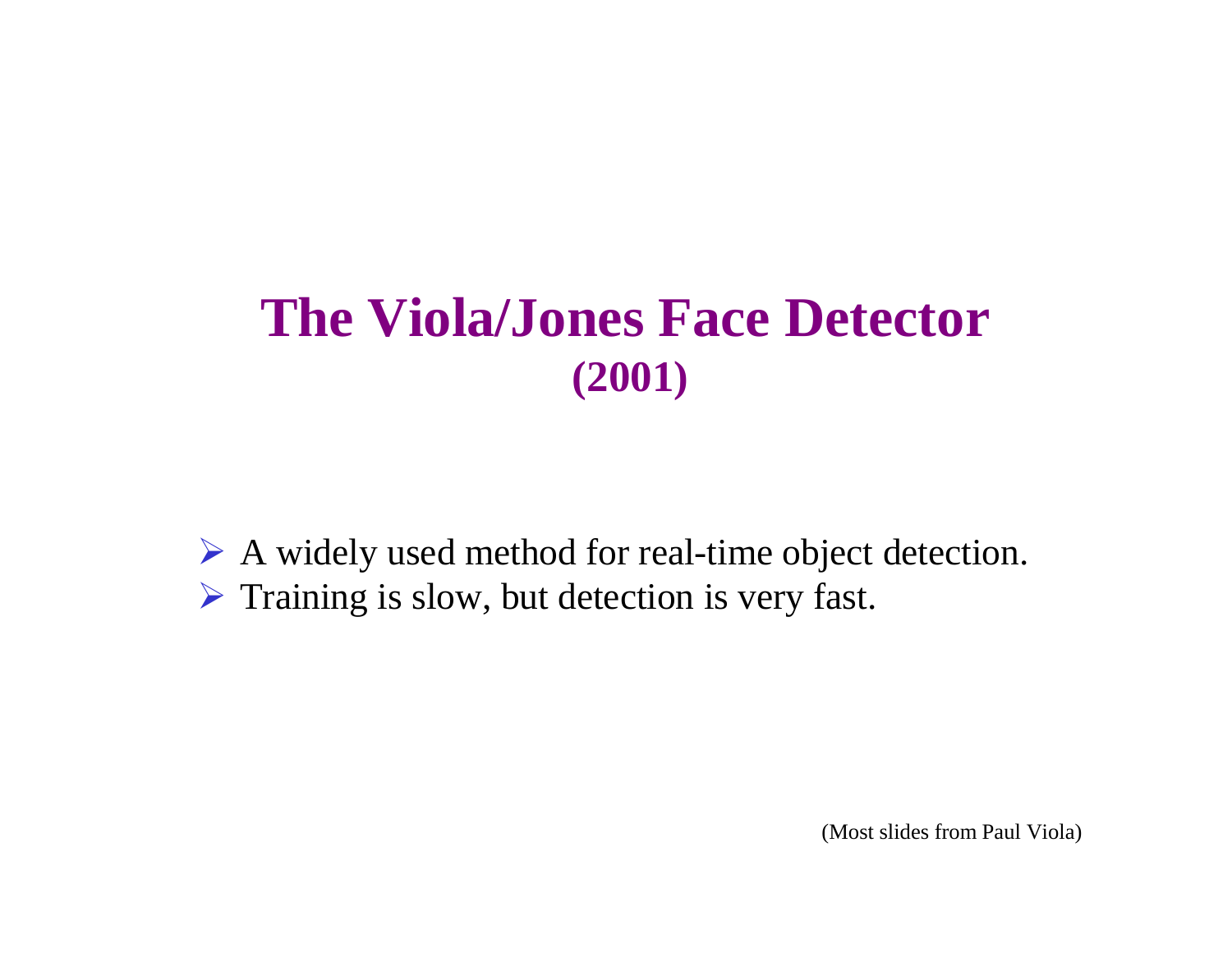# *Classifier is Learned from Labeled Data*

- Training Data
	- – 5000 faces
		- All frontal
	- – 300 million non faces
		- 9400 non-face images
	- – Faces are normalized
		- Scale, translation
- Many variations
	- –Across individuals
	- –Illumination
	- –Pose (rotation both in plane and out)

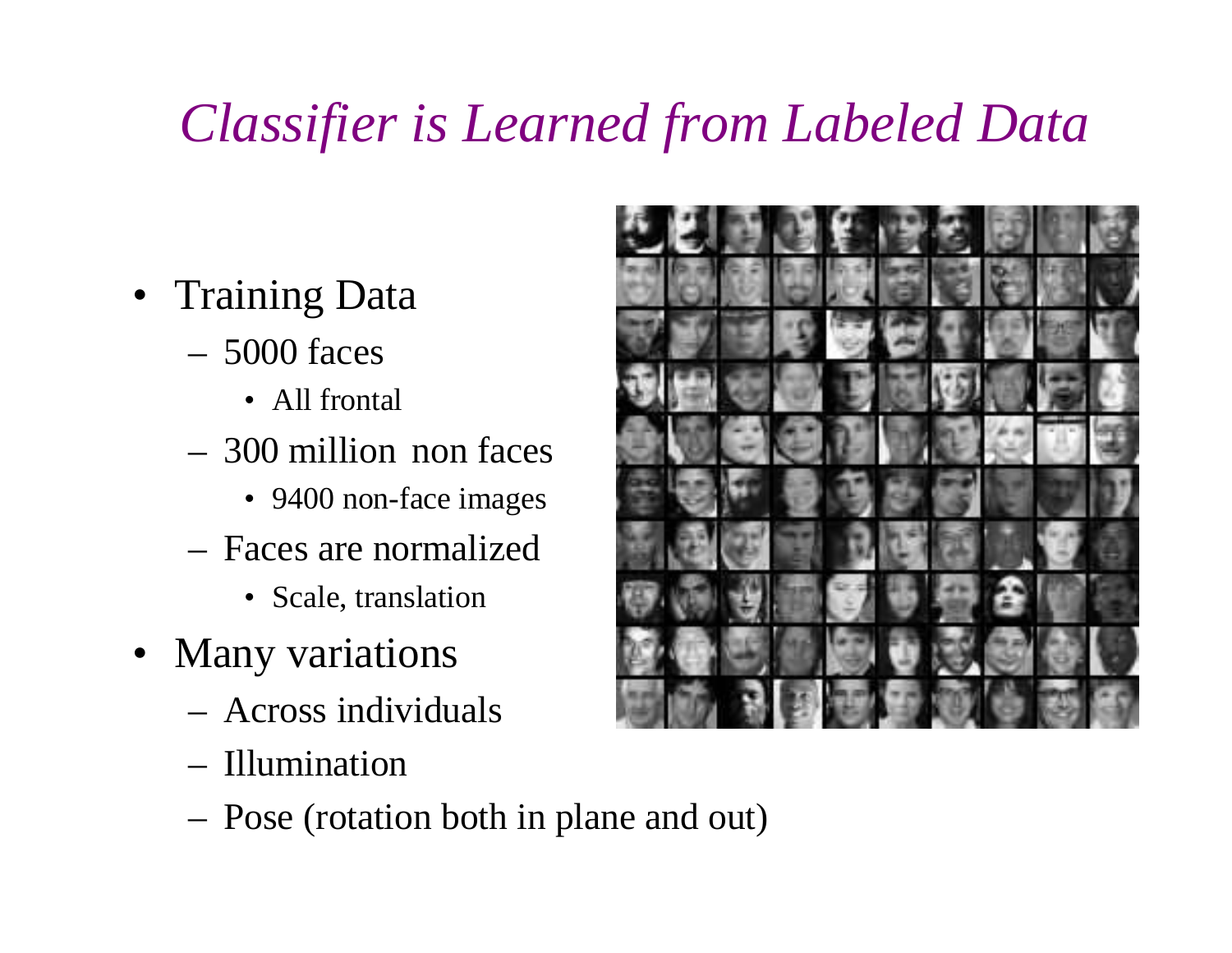## *Key Properties of Face Detection*

- Each image contains 10 50 thousand locs/scales
- Faces are rare 0 50 per image
	- –1000 times as many non-faces as faces
- Extremely small # of false positives:  $10^{-6}$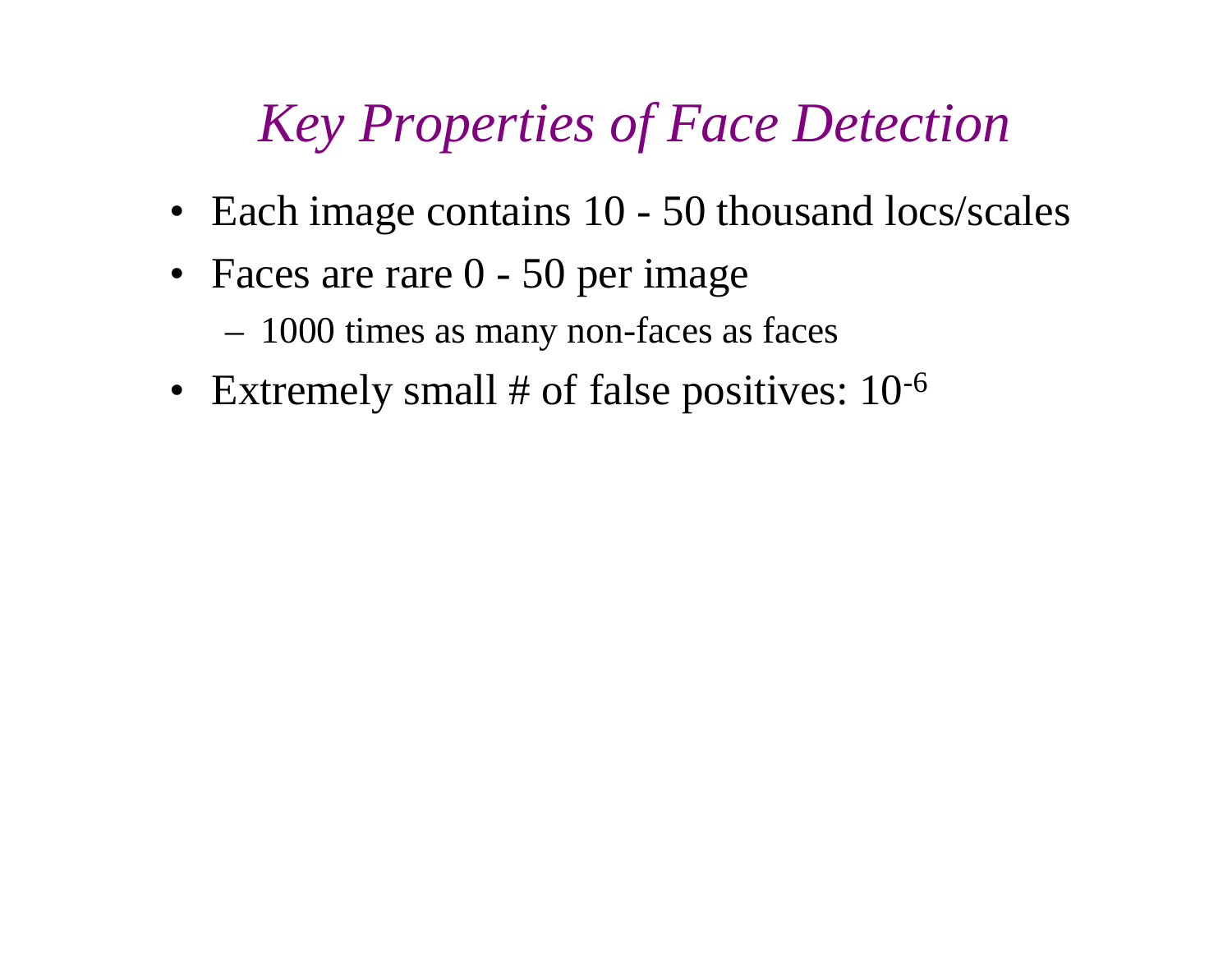#### *AdaBoost*

- Given a set of weak classifiersoriginally:  $h_j(\mathbf{x}) \in \{+1, -1\}$ 
	- –None much better than random
- Iteratively combine classifiers
	- –Form a linear combination

$$
C(x) = \theta \bigg(\sum_t h_t(x) + b\bigg)
$$

- –Training error converges to 0 quickly
- –Test error is related to training margin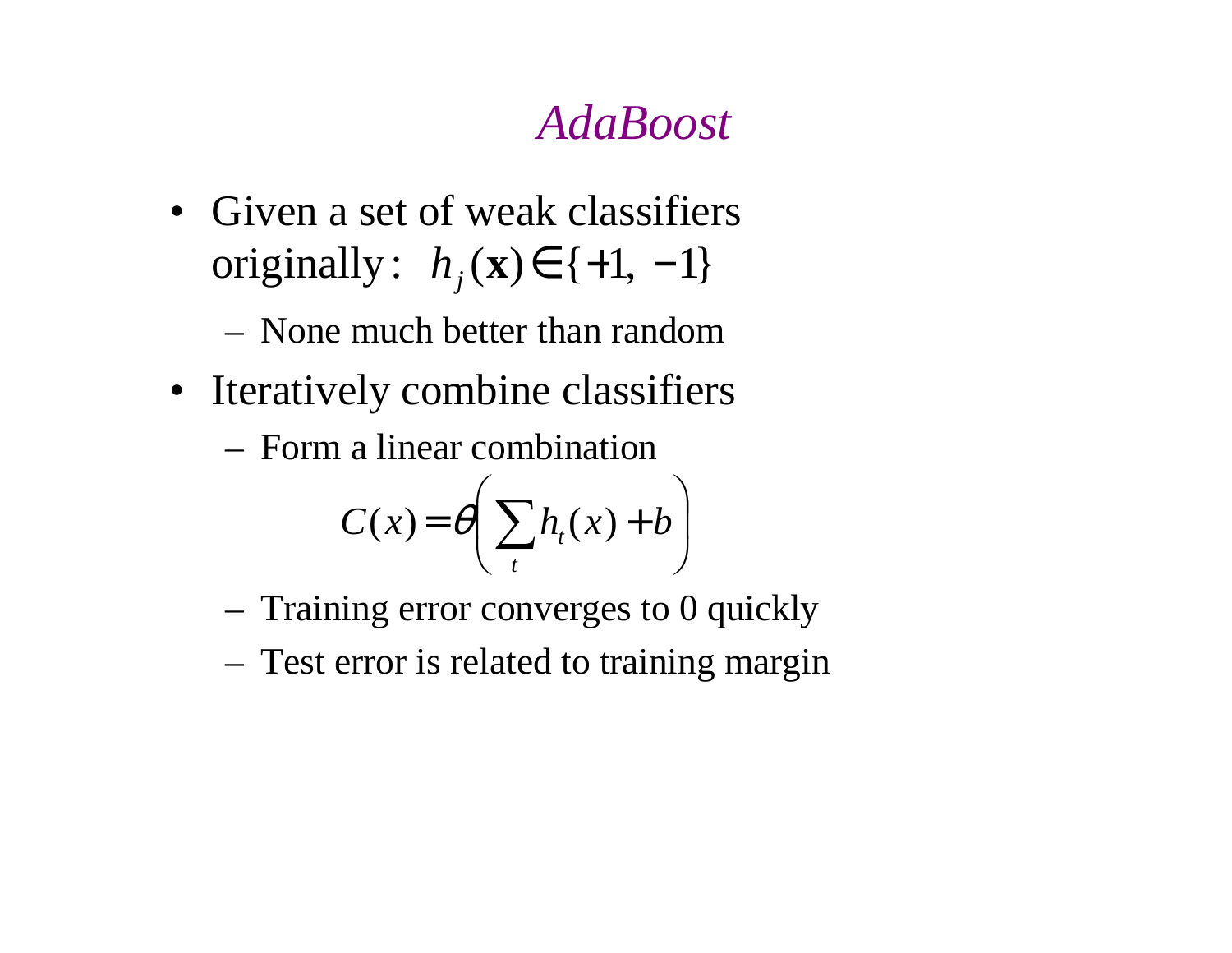#### *AdaBoost*

*Freund & Shapire*

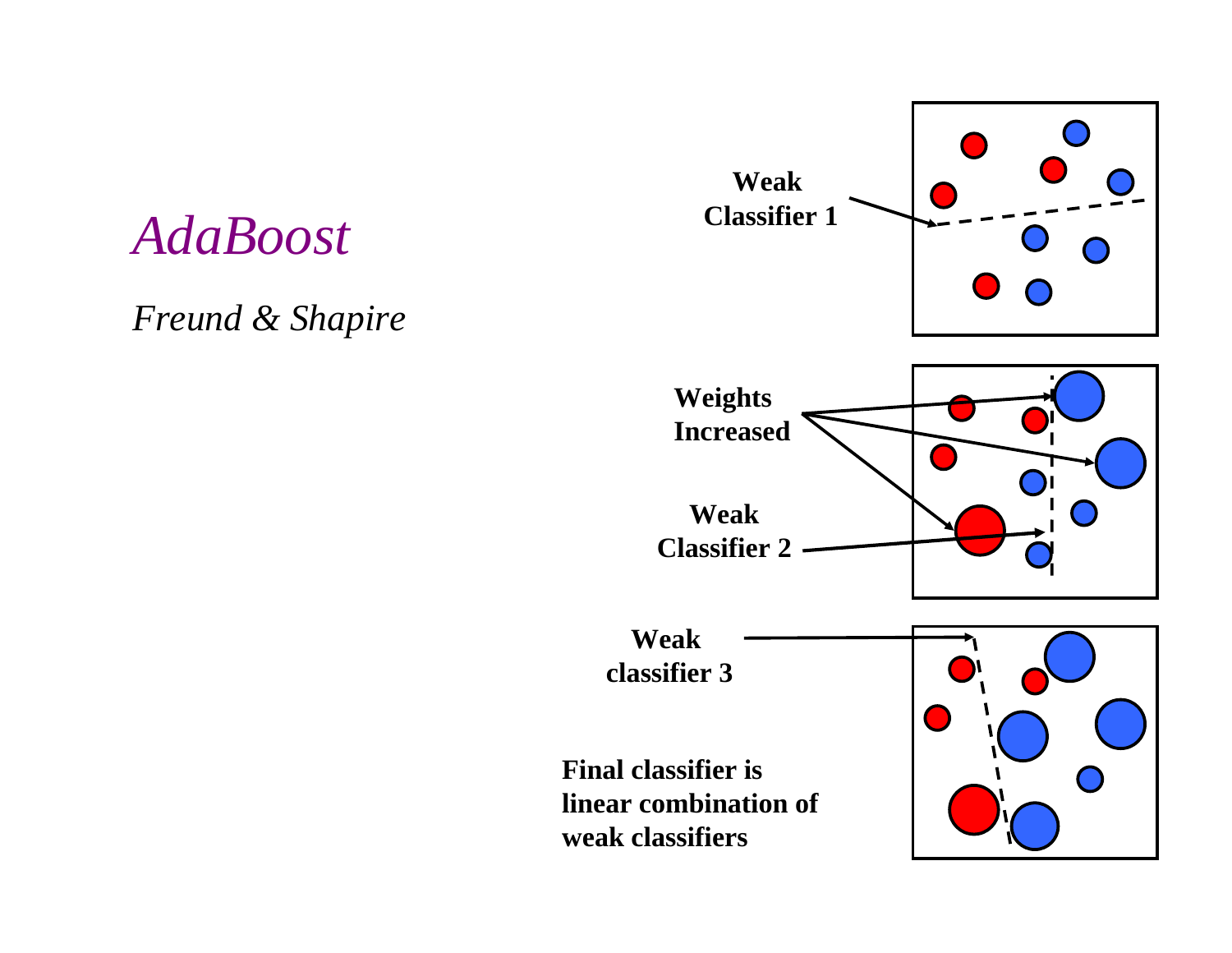*AdaBoost:Super Efficient Feature Selector*

- Features = Weak Classifiers
- Each round selects the optimal feature given:
	- Previous selected features
	- Exponential Loss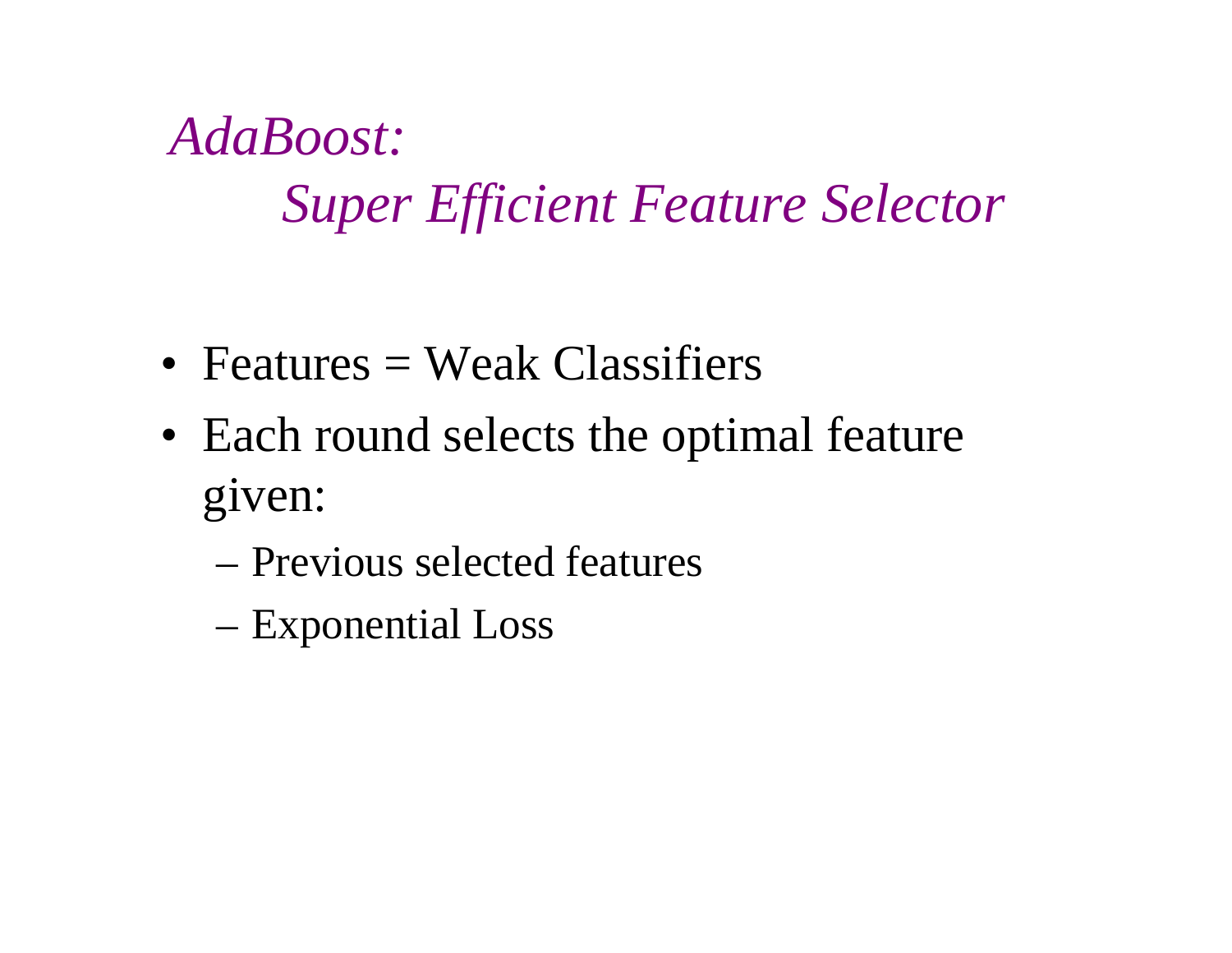## *Boosted Face Detection: Image Features*

"Rectangle filters"



 $\overline{C}$ 



 $\mathbf B$ 

 $\mathbf D$ 

Similar to Haar wavelets

Papageorgiou, et al.

$$
h_t(x_i) = \begin{cases} \alpha_t & \text{if } f_t(x_i) > \theta_t \\ \beta_t & \text{otherwise} \end{cases}
$$

$$
C(x) = \theta \left( \sum_{t} h_t(x) + b \right)
$$

60,000 features to choose from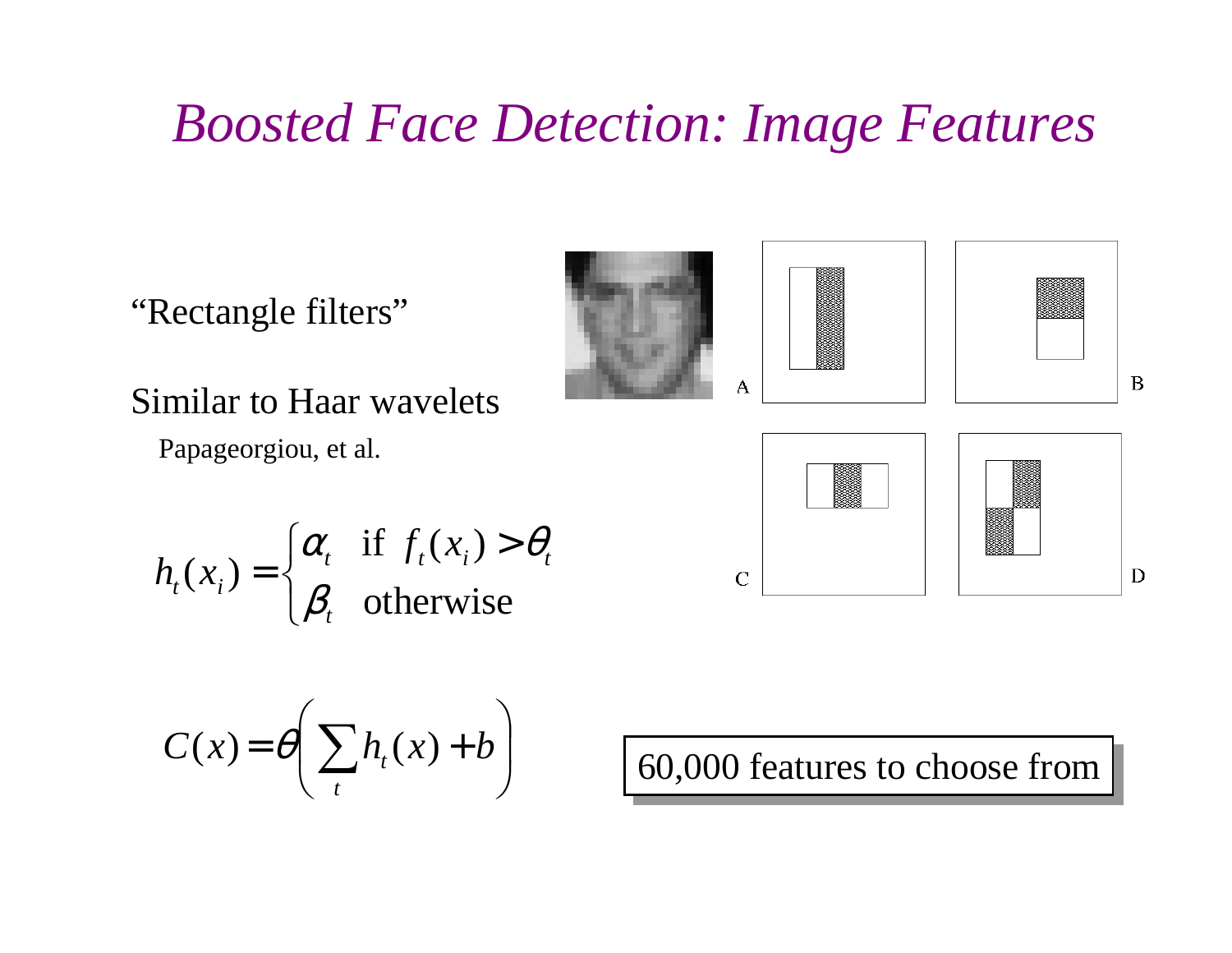# *The Integral Image*

- The *integral image*  computes a value at each pixel (*<sup>x</sup>*,*y*) that is the sum of the pixel values above and to the left of (*<sup>x</sup>*,*y*), inclusive.
- This can quickly be computed in one pass through the image

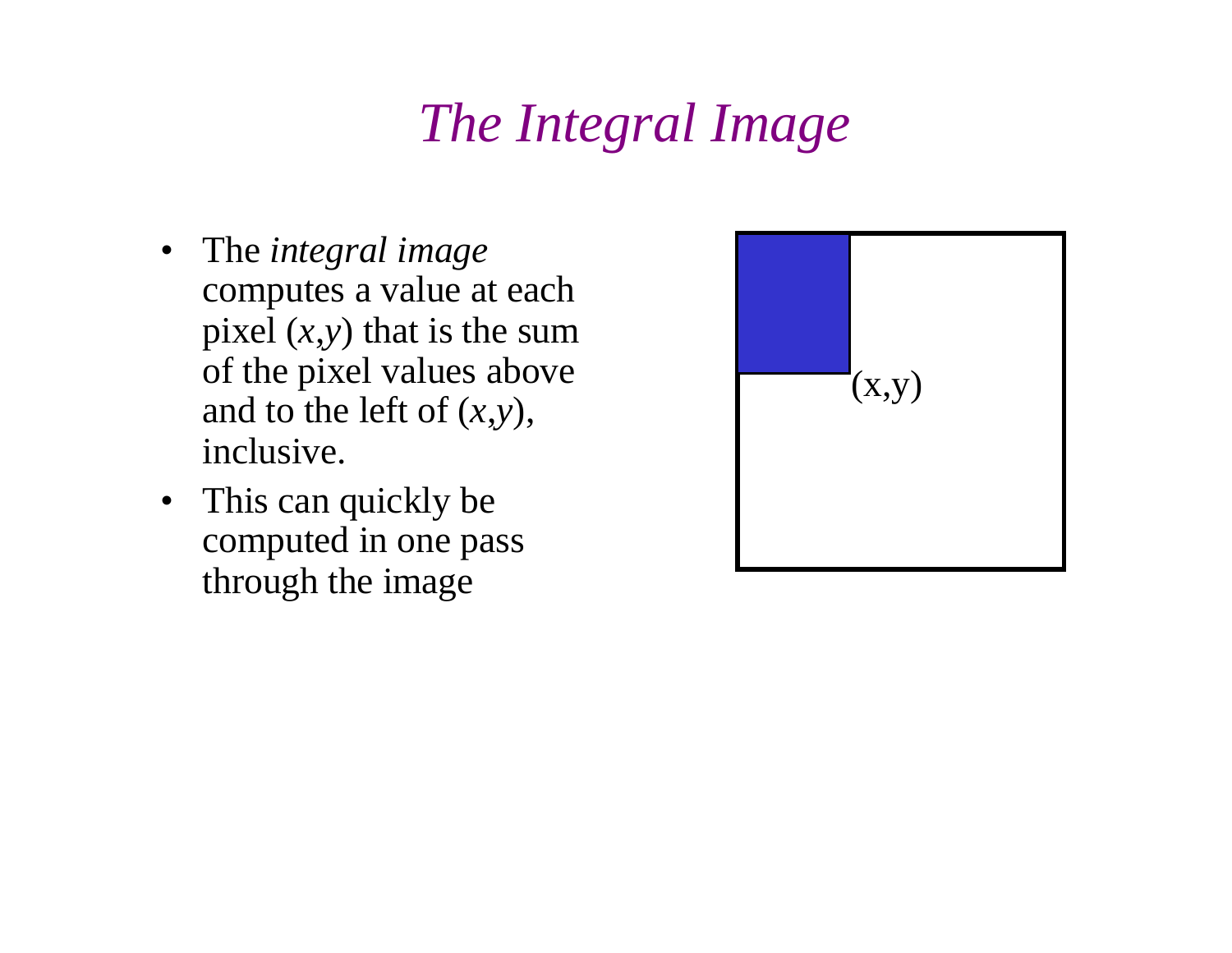### *Computing Sum within a Rectangle*

- Let A,B,C,D be the values of the integral image at the corners of a rectangle
- $\bullet$  Then the sum of original image values within the rectangle can be computed: $sum = A - B - C + D$
- Only 3 additions are required for any size of rectangle!
	- This is now used in many areas of computer vision

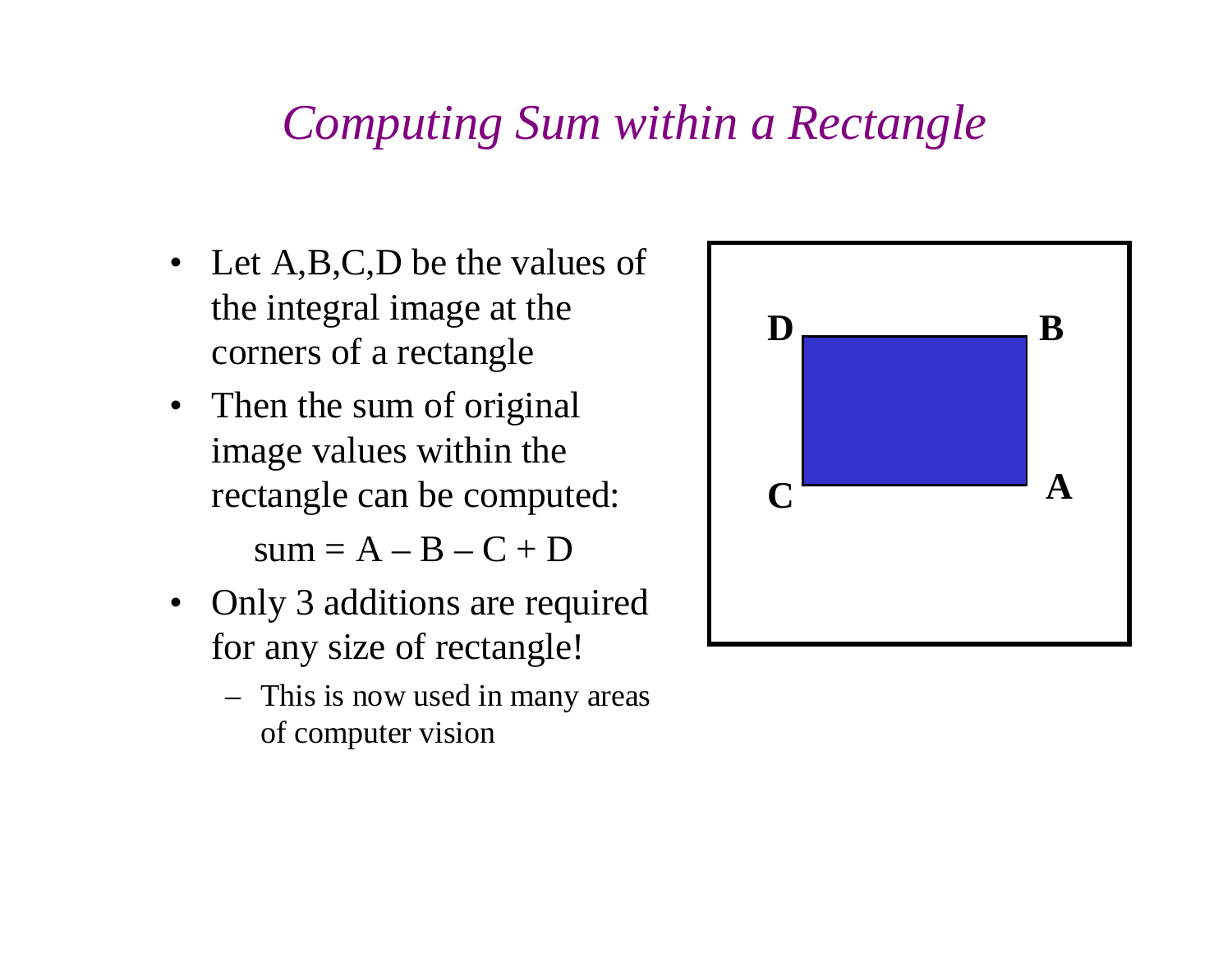## *Feature Selection*

- For each round of boosting:
	- –Evaluate each rectangle filter on each example
	- –Sort examples by filter values
	- –Select best threshold for each filter (min *Z*)
	- –Select best filter/threshold (= Feature)
	- –Reweight examples
- *<sup>M</sup>* filters, *<sup>T</sup>* thresholds, *<sup>N</sup>* examples, *<sup>L</sup>* learning time
	- –*O( MT L(MTN) )* Naïve Wrapper Method
	- –*O( MN ) Adaboost* feature selector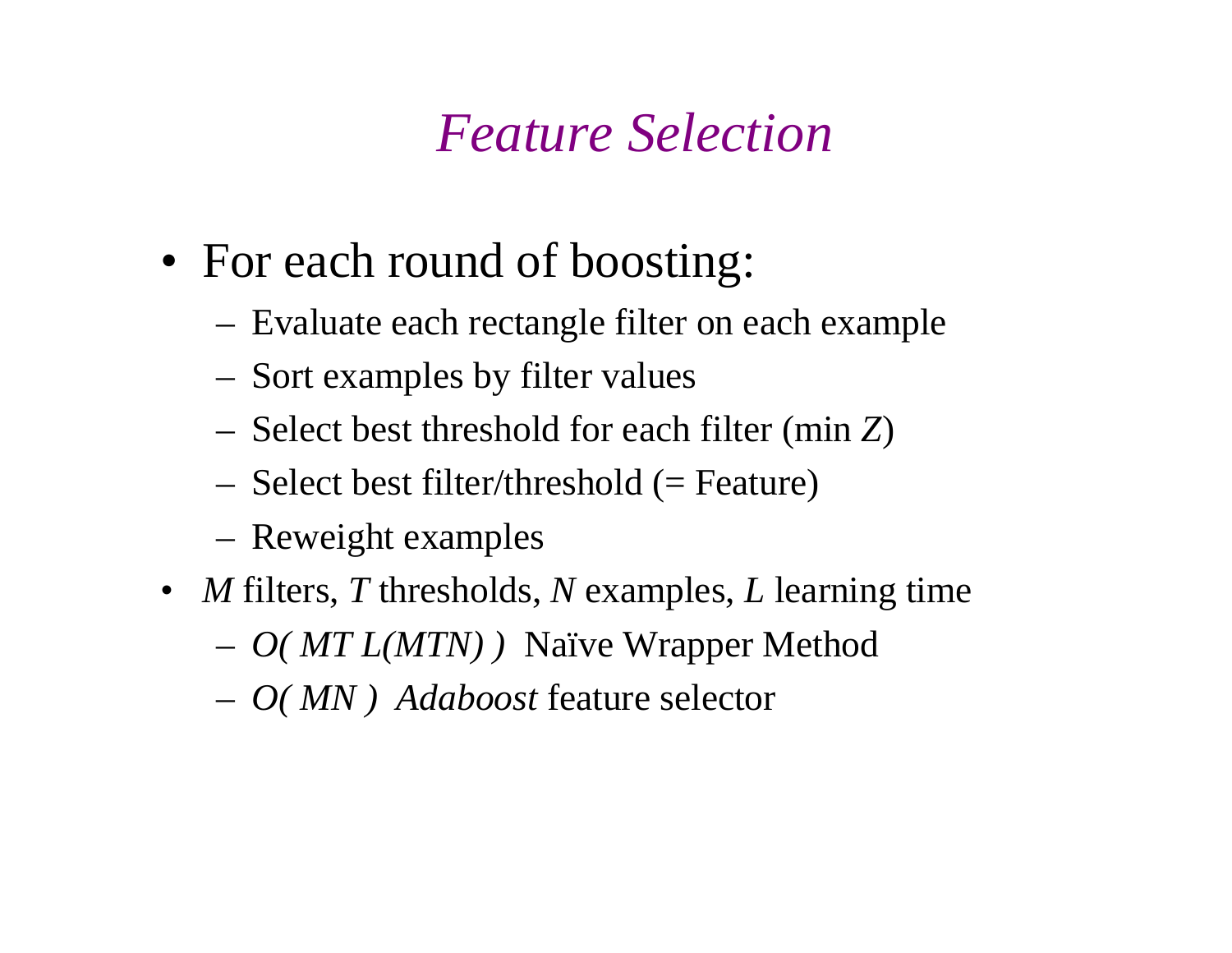## *Example Classifier for Face Detection*

A classifier with 200 rectangle features was learned using AdaBoost

95% correct detection on test set with 1 in 14084false positives.

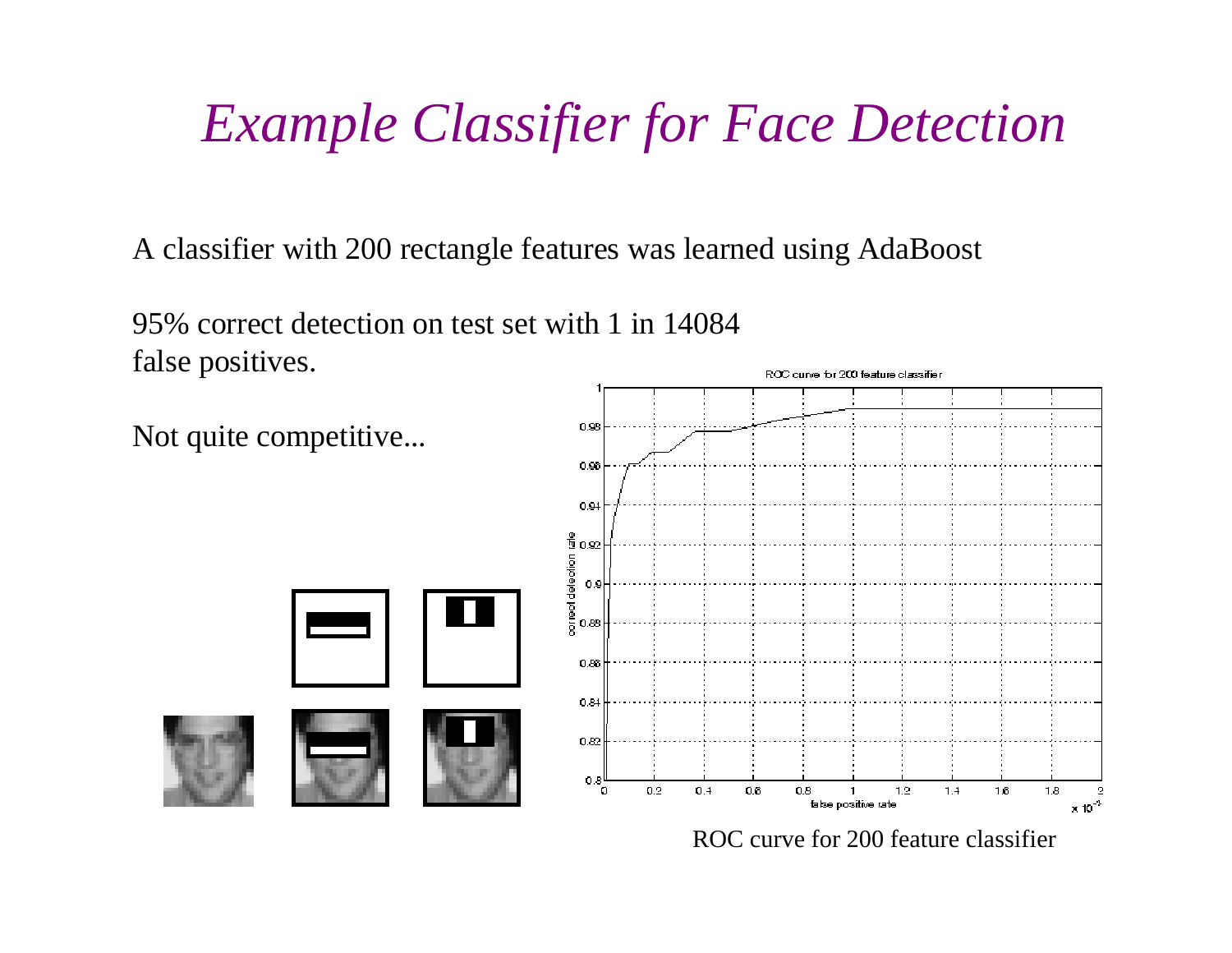## *Building Fast Classifiers*

• Given a nested set of classifier % False Poshypothesis classes $0 \hspace{3.2cm} 50$ 50 100  $\frac{1}{2}$ % Detection % Detection 50 Computational Risk Minimization•**TTTT** $\text{IMAGE}$   $\longrightarrow$  Classifier 1)  $\longrightarrow$  Classifier 2  $\longrightarrow$  Classifier 3  $\longrightarrow$  FAC Classifier 3SUB-WINDOW Classifier Classifier 1<br> $\begin{array}{c}\n\cdot \\
\hline\n\end{array}$   $\begin{array}{c}\n\text{Classifier 2} \\
\hline\n\end{array}$ <br>
NON-FACE NON-FACI FACE**FFF**NON-FACENON-FACENON-FACE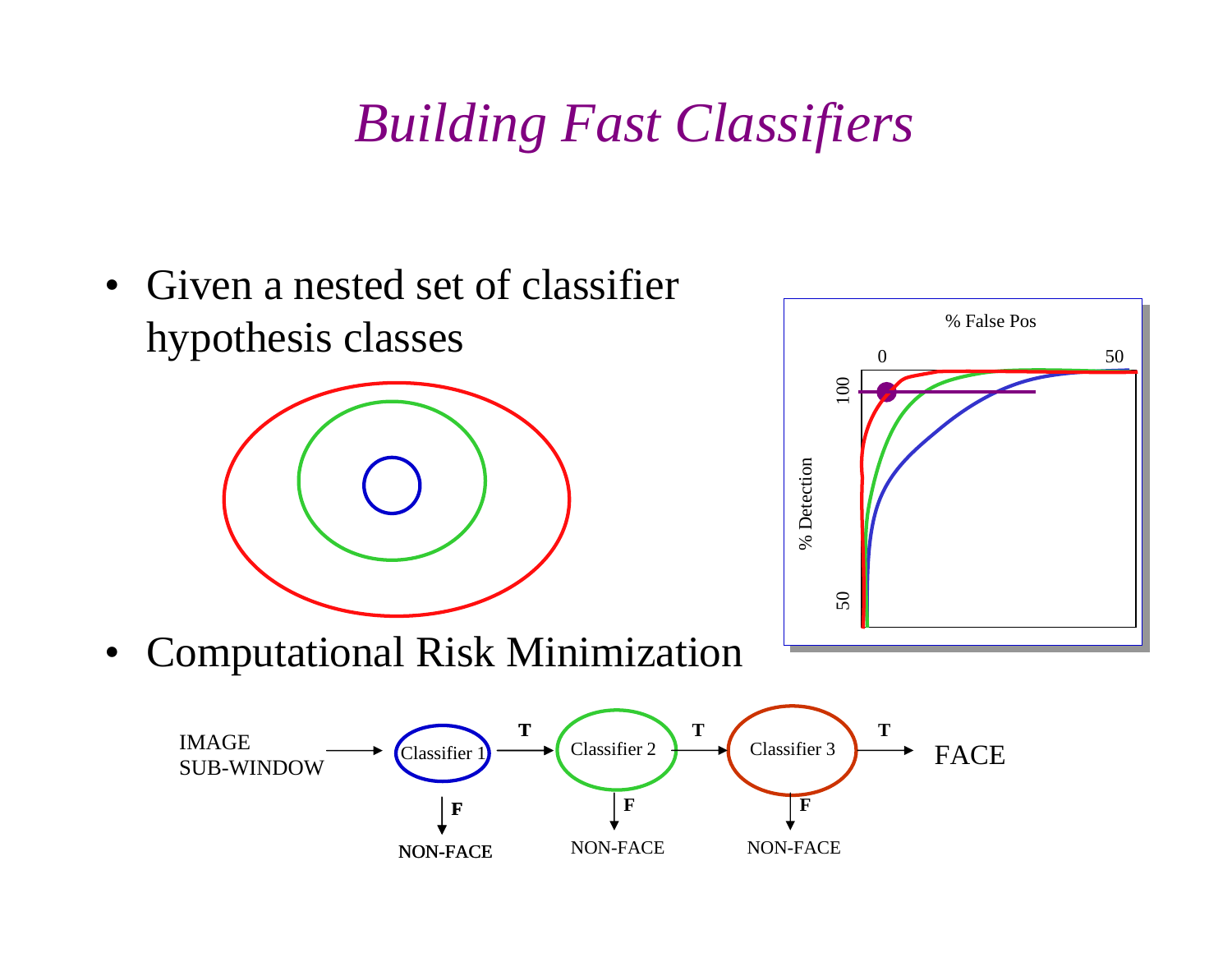## *Cascaded Classifier*



- A 1 feature classifier achieves 100% detection rate and about 50% false positive rate.
- A 5 feature classifier achieves 100% detection rate and 40% false positive rate (20% cumulative)–using data from previous stage.
- A 20 feature classifier achieve 100% detection rate with 10% false positive rate (2% cumulative)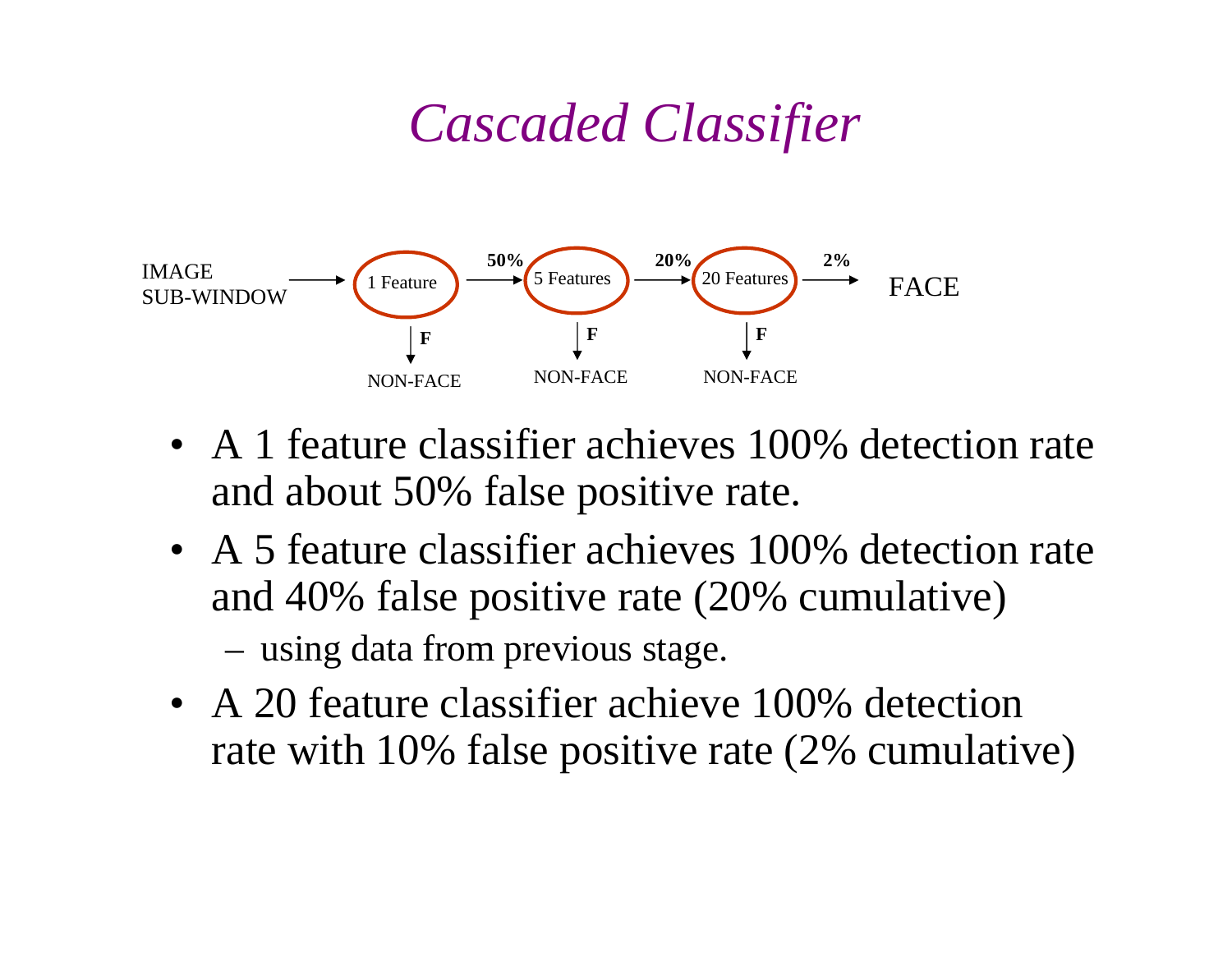### *Output of Face Detector on Test Images*

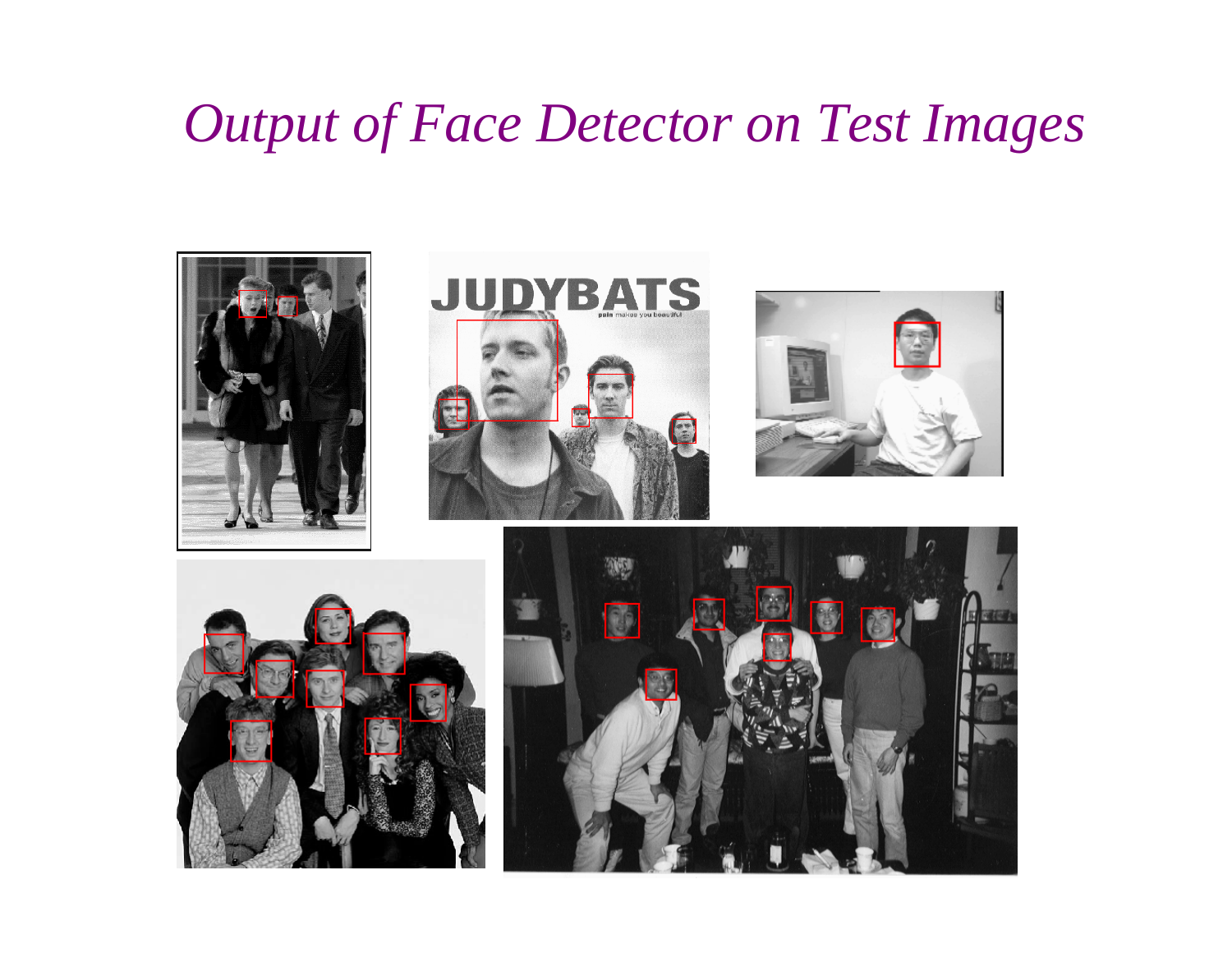## *Solving other "Face" Tasks*



#### Facial Feature Localization



#### Profile Detection

DemographicAnalysis

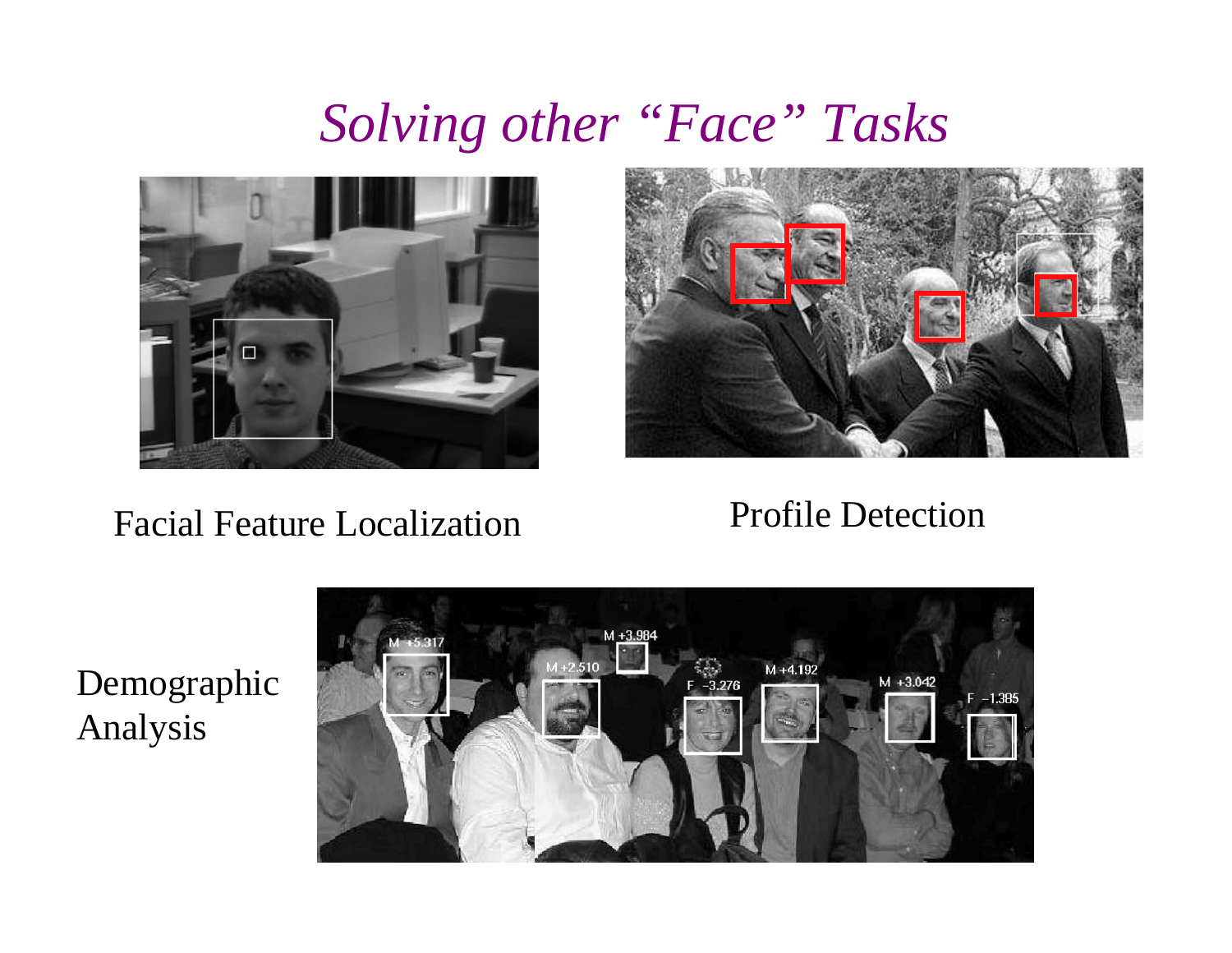*Feature Localization Features*

• Learned features reflect the task



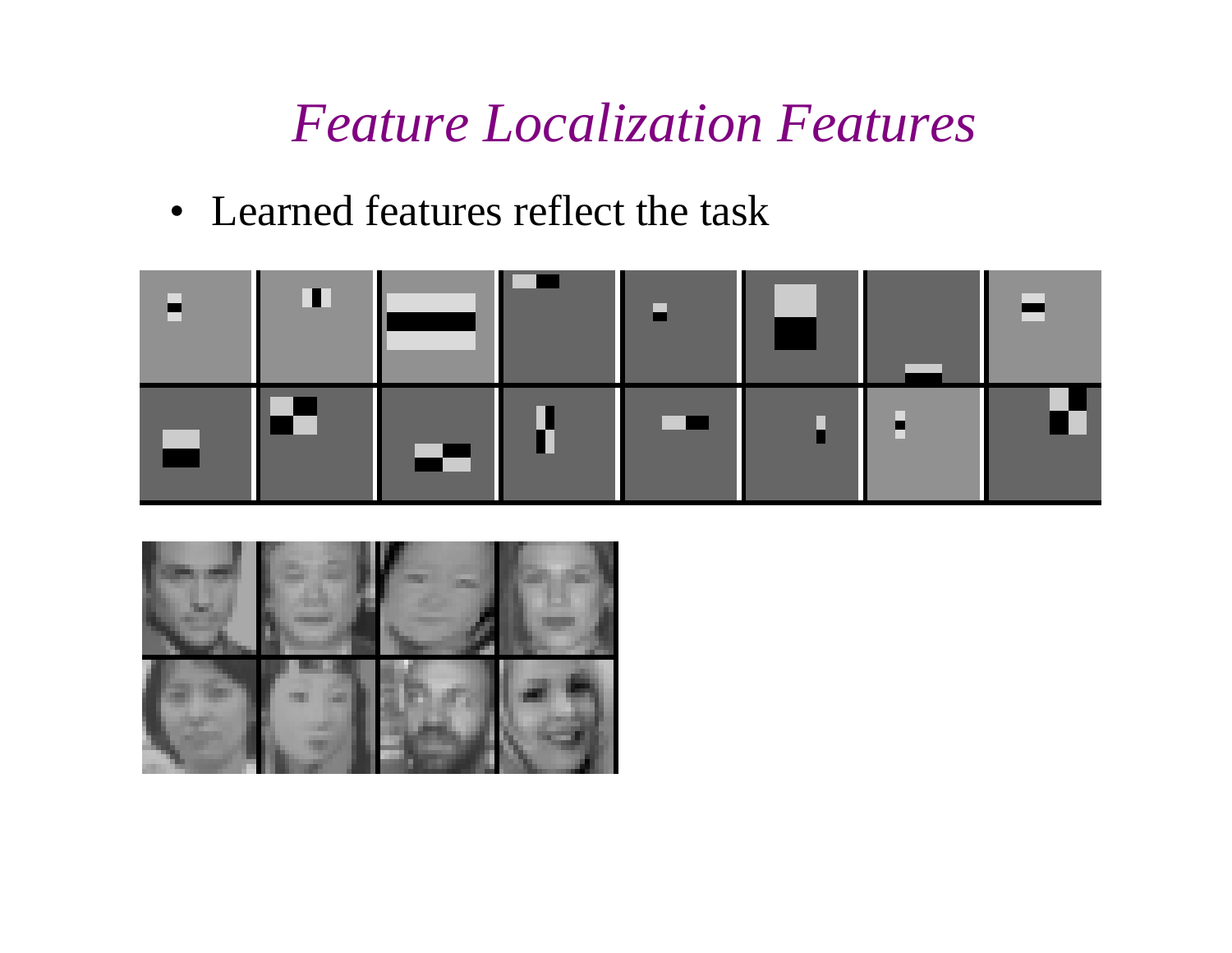## *Profile Detection*





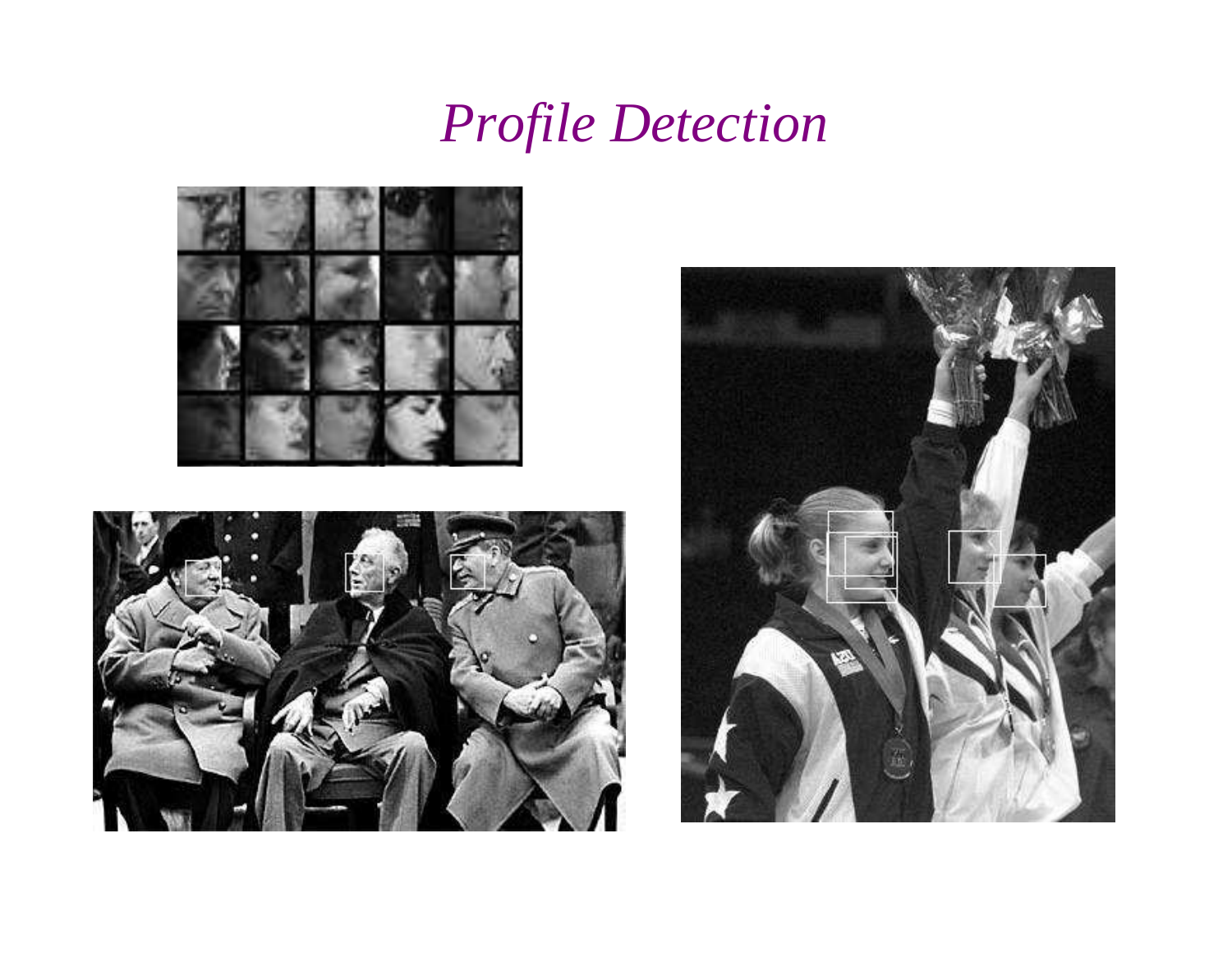## *Profile Features*



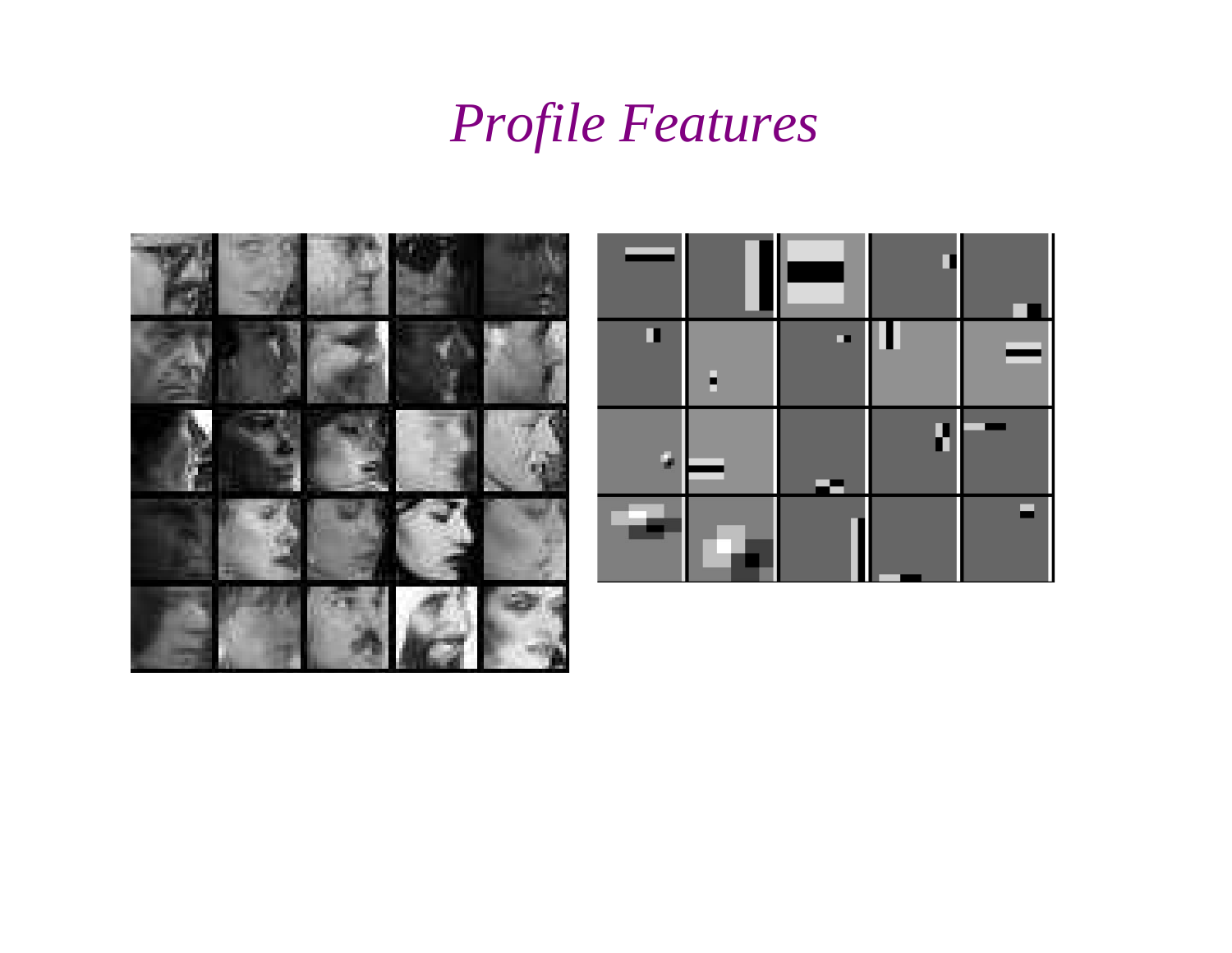## **Review: Colour**

- Spectrum of illuminant and surface
- $\bullet$ Human colour perception (trichromacy)
- $\bullet$ Metameric lights, Grassman's laws
- $\bullet$ RGB and CIE colour spaces
- $\bullet$ Uniform colour spaces
- $\bullet$ Detection of specularities
- $\bullet$ Colour constancy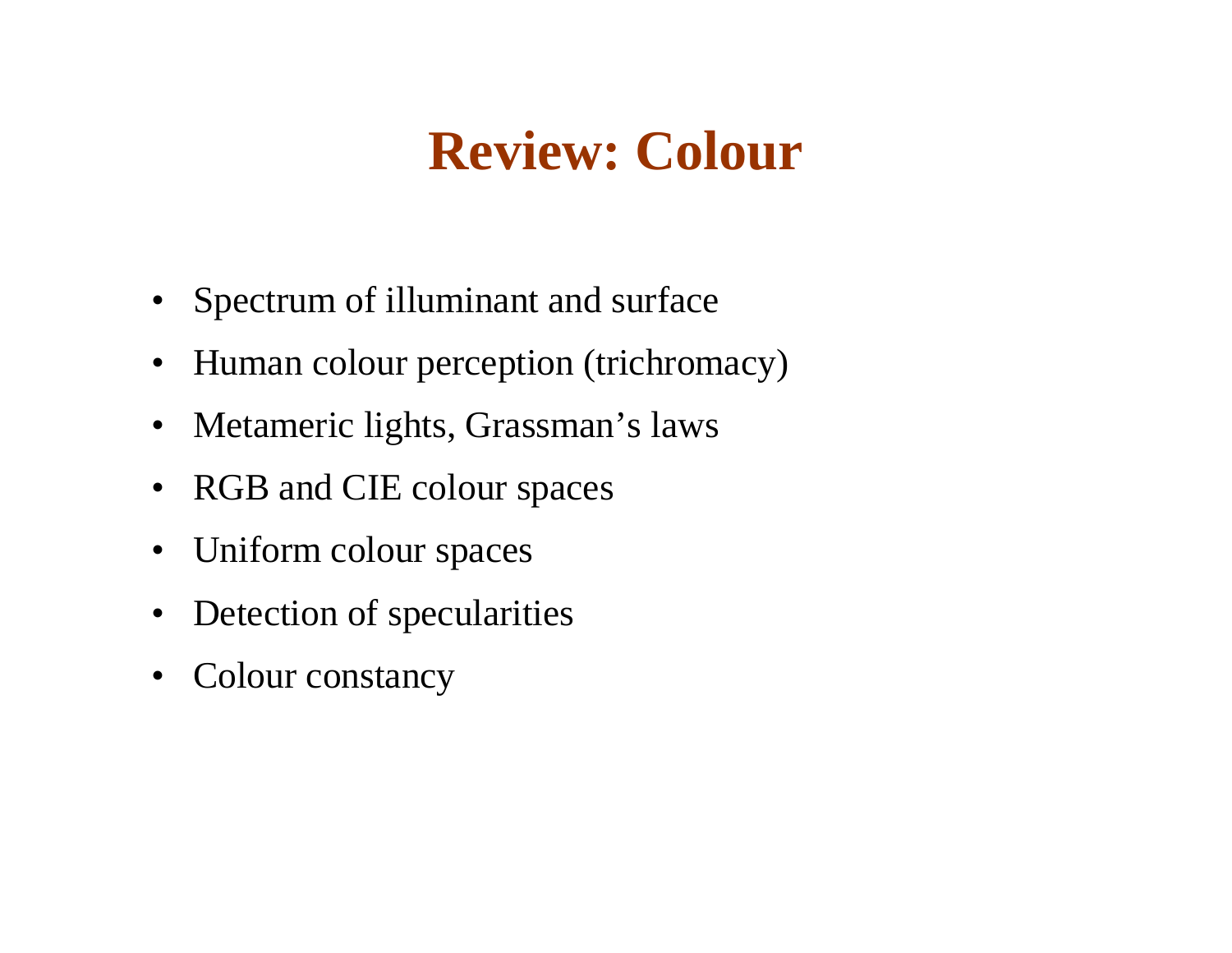## **Review: Invariant features**

- Scale invariance, using image pyramid
- $\bullet$ Orientation selection
- Local region descriptor (vector formation)
- $\bullet$ Matching with nearest and 2<sup>nd</sup> nearest neighbours
- Object recognition
- Panorama stitching